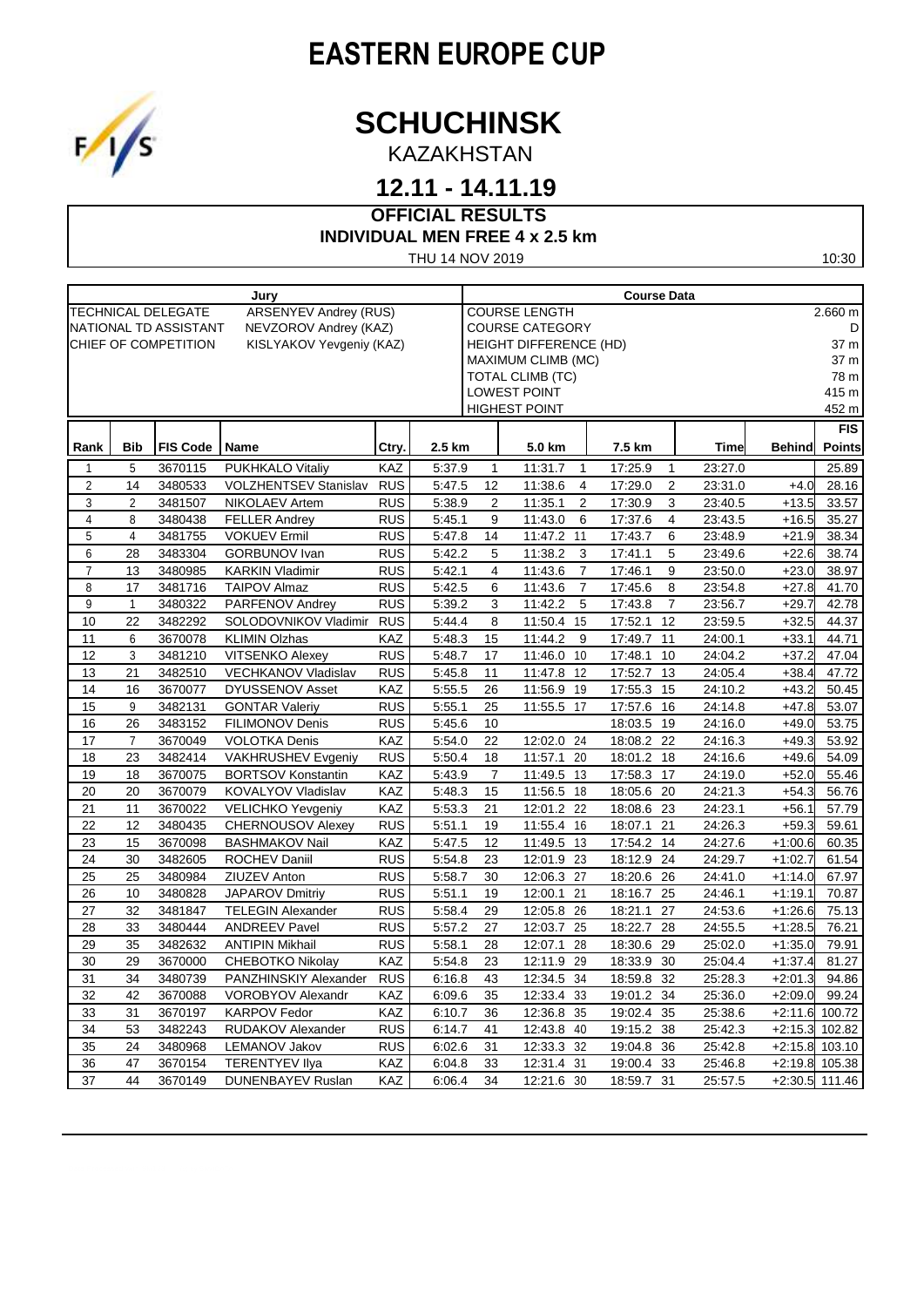# **EASTERN EUROPE CUP**



KAZAKHSTAN

#### **12.11 - 14.11.19**

#### **OFFICIAL RESULTS INDIVIDUAL MEN FREE 4 x 2.5 km**

THU 14 NOV 2019

| I |  |
|---|--|
|---|--|

|                      |            |                 |                           |            |        |                 |               |               |         |               | FIS           |
|----------------------|------------|-----------------|---------------------------|------------|--------|-----------------|---------------|---------------|---------|---------------|---------------|
| Rank                 | <b>Bib</b> | <b>FIS Code</b> | <b>Name</b>               | Ctry.      | 2.5 km |                 | 5.0 km        | 7.5 km        | Time    | <b>Behind</b> | <b>Points</b> |
| 38                   | 27         | 3481540         | PETROV Artur              | RUS        | 6:13.4 | 40              | 12:41.6<br>39 | 19:19.1<br>40 | 26:01.5 | $+2:34.5$     | 113.74        |
| 39                   | 51         | 3670211         | <b>IVANOV Alexey</b>      | KAZ        | 6:17.8 | 44              | 12:54.1<br>42 | 19:30.9<br>42 | 26:07.8 | $+2:40.8$     | 117.32        |
| 40                   | 41         | 3482586         | PRYANICHNIKOV Daniil      | <b>RUS</b> | 6:14.7 | 41              | 12:40.1<br>38 | 19:13.6<br>37 | 26:08.9 | $+2:41.9$     | 117.94        |
| 41                   | 38         | 3670166         | <b>TOLEGENOV Temirlan</b> | <b>KAZ</b> | 6:26.3 | 50              | 13:05.3<br>49 | 19:38.3<br>45 | 26:09.0 | $+2.42.0$     | 118.00        |
| 42                   | 52         | 3480553         | <b>VLASOV Andrey</b>      | <b>RUS</b> | 6:11.4 | 37              | 12:38.9<br>37 | 19:15.7<br>39 | 26:11.9 | $+2.44.9$     | 119.65        |
| 43                   | 36         | 3670120         | KOVALYOV Artyom           | <b>KAZ</b> | 6:03.6 | 32              | 12:38.2 36    | 19:30.4<br>41 | 26:13.0 | $+2.46.0$     | 120.28        |
| 44                   | 40         | 3481552         | <b>DROBOT</b> Ivan        | <b>RUS</b> | 6:25.1 | 49              | 13:04.9<br>48 | 19:35.1<br>43 | 26:15.5 | $+2:48.5$     | 121.70        |
| 45                   | 45         | 3670060         | VASSILEVSKIY Ivan         | KAZ        | 6:11.5 | $\overline{38}$ | 12:55.0<br>43 | 19:37.0<br>44 | 26:25.5 | $+2:58.5$     | 127.38        |
| 46                   | 60         | 3670212         | <b>ISSABEK Iliyas</b>     | KAZ        | 6:29.6 | 53              | 13:03.9<br>47 | 19:48.4<br>48 | 26:33.3 | $+3.06.3$     | 131.82        |
| 47                   | 50         | 3670233         | POPOV Yaroslav            | <b>KAZ</b> | 6:21.9 | 46              | 12:58.8<br>44 | 19:38.4<br>46 | 26:36.7 | $+3:09.7$     | 133.75        |
| 48                   | 48         | 3670151         | <b>NERUSH Mikhail</b>     | KAZ        | 6:12.7 | 39              | 12:53.8<br>41 | 19:42.5<br>47 | 26:54.6 | $+3:27.6$     | 143.93        |
| 49                   | 49         | 3670161         | KHASSANOV Nadil           | <b>KAZ</b> | 6:20.0 | 45              | 12:59.0<br>45 | 19:57.3<br>49 | 27:03.4 | $+3.36.4$     | 148.93        |
| 50                   | 63         | 3670234         | RAMASH Temirlan           | KAZ        | 6.29.0 | 52              | 13:08.6 50    | 20:02.3<br>51 | 27:13.0 | $+3:46.0$     | 154.39        |
| 51                   | 66         | 3670209         | KARIMOV Almas             | KAZ        | 6:32.7 | 54              | 13:15.9<br>51 | 20:09.7<br>52 | 27:13.7 | $+3.46.7$     | 154.79        |
| 52                   | 58         | 3670232         | ANICHSHENKO Maxim         | <b>KAZ</b> | 6:26.9 | 51              | 13:24.2 54    | 54<br>20:17.7 | 27:17.7 | $+3.50.7$     | 157.06        |
| 53                   | 56         | 3670177         | PARKHOMENKO Alexandr      | KAZ        | 6:22.0 | 47              | 13:00.1<br>46 | 50<br>20:01.7 | 27:19.2 | $+3:52.2$     | 157.92        |
| 54                   | 37         | 3670071         | <b>KOLOMEYETS Dmitriy</b> | KAZ        | 6:23.1 | 48              | 13:19.6<br>52 | 53<br>20:11.2 | 27:23.2 | $+3.56.2$     | 160.19        |
| 55                   | 46         | 3670129         | STUKALOV Alexey           | KAZ        | 6:33.3 | 55              | 13:23.7<br>53 | 20:22.2<br>55 | 27:26.4 | $+3.59.4$     | 162.01        |
| 56                   | 43         | 3670219         | <b>BEXULTAN Yernur</b>    | KAZ        | 6:34.9 | $\overline{58}$ | 13:28.1<br>55 | 20:27.9<br>56 | 27:40.7 | $+4.13.7$     | 170.14        |
| 57                   | 65         | 3670259         | YESSIMSEITOV Chingiz      | KAZ        | 6:49.4 | 65              | 13:45.1<br>62 | 20:39.1<br>58 | 27:45.6 | $+4:18.6$     | 172.93        |
| 58                   | 59         | 3670249         | NURSBEKOV Yernar          | <b>KAZ</b> | 6:46.0 | 63              | 13:37.6<br>58 | 20:38.6<br>57 | 27:55.4 | $+4.28.4$     | 178.50        |
| 59                   | 71         | 3670245         | <b>IVANOV Dmitriy</b>     | KAZ        | 6:41.7 | 59              | 13:44.2 60    | 20:42.4<br>59 | 27:59.8 | $+4:32.8$     | 181.00        |
| 60                   | 61         | 3670231         | SHAMSUTDINOV Ramil        | <b>KAZ</b> | 6:33.5 | $\overline{56}$ | 13:35.1<br>57 | 20:43.2<br>60 | 28:02.3 | $+4.35.3$     | 182.42        |
| 61                   | 57         | 3670123         | <b>VIKHROV Nikita</b>     | KAZ        | 6:47.7 | 64              | 13:55.0<br>63 | 20:49.5<br>62 | 28:10.4 | $+4.43.4$     | 187.03        |
| 62                   | 80         | 3484084         | <b>GALINKO Alexander</b>  | <b>RUS</b> | 6:43.1 | 60              | 13:42.8 59    | 20:59.9<br>64 | 28:13.8 | $+4:46.8$     | 188.96        |
| 63                   | 74         | 3670279         | STEPANOV Yegor            | KAZ        | 6:44.7 | 61              | 13:44.4<br>61 | 63<br>20:58.4 | 28:21.5 | $+4:54.5$     | 193.34        |
| 64                   | 62         | 3670286         | KARABELNIKOV Ivan         | KAZ        | 6:34.6 | 57              | 13:32.5<br>56 | 20:48.4<br>61 | 28:23.9 | $+4.56.9$     | 194.70        |
| 65                   | 55         | 3670125         | MAKALOV Sergey            | KAZ        | 6:50.5 | 66              | 13:55.3 64    | 21:08.3<br>65 | 28:31.4 | $+5:04.4$     | 198.97        |
| 66                   | 64         | 3670207         | NIZYAYEV Roman            | <b>KAZ</b> | 6:44.7 | 61              | 13:57.2<br>65 | 21:10.1<br>66 | 28:35.8 | $+5.08.8$     | 201.47        |
| 67                   | 69         | 3670208         | <b>KINUARBEK Alisher</b>  | KAZ        | 6:57.5 | 71              | 14:09.2<br>66 | 21:20.5<br>67 | 28:48.2 | $+5:21.2$     | 208.52        |
| 68                   | 70         | 3670229         | <b>TANICHENKO Dmitriy</b> | KAZ        | 6:51.8 | 67              | 14:09.2<br>66 | 21:28.2<br>68 | 28:57.4 | $+5:30.4$     | 213.75        |
| 69                   | 84         | 3670285         | <b>BURDUK Alexandr</b>    | KAZ        | 6:53.4 | 70              | 14:09.6<br>68 | 21:30.9<br>69 | 28:58.0 | $+5:31.0$     | 214.09        |
| 70                   | 81         | 3670263         | <b>MERK Dmitriy</b>       | KAZ        | 6:52.8 | 68              | 14:14.0<br>69 | 21:41.5<br>70 | 29:20.2 | $+5:53.2$     | 226.71        |
| 71                   | 67         | 3670246         | <b>VAGNER Artur</b>       | <b>KAZ</b> | 7:05.0 | 74              | 14:42.5<br>72 | 22:16.5<br>71 | 30:15.0 | $+6.48.0$     | 257.87        |
| 72                   | 82         | 3670258         | KHUMARBEK Yelaman         | KAZ        | 7:18.8 | 75              | 14:55.4 74    | 22:48.5<br>75 | 30:40.1 | $+7:13.1$     | 272.14        |
| 73                   | 73         | 3670262         | GORBENKO Ivan             | <b>KAZ</b> | 6:53.2 | 69              | 14:40.9 70    | 22:41.9<br>73 | 30:45.3 | $+7:18.3$     | 275.10        |
| 74                   | 68         | 3670283         | ZINCHENKO Danil           | <b>KAZ</b> | 7:00.1 | 73              | 14:41.5<br>71 | 22:38.4<br>72 | 30:47.4 | $+7:20.4$     | 276.30        |
| $\overline{75}$      | 72         | 3670205         | <b>ABDUAKHITOV Amir</b>   | KAZ        | 6:59.5 | $\overline{72}$ | 14:48.6 73    | 22:45.5<br>74 | 30:47.5 | $+7:20.5$     | 276.35        |
| 76                   | 78         | 3670214         | <b>ASSAFOV Artyom</b>     | KAZ        | 7:32.8 | 77              | 15:35.1<br>76 | 23:34.3<br>77 | 31:45.5 | $+8.18.5$     | 309.33        |
| 77                   | 75         | 3670284         | AFANASSOV Nikita          | KAZ        | 7:26.0 | 76              | 15:27.2 75    | 23:28.4<br>76 | 31:47.4 | $+8:20.4$     | 310.41        |
| 78                   | 83         | 3790008         | AIDAOUI Jawad             | <b>MAR</b> | 8:51.3 | 78              | 17:50.2 77    | 26:43.4<br>78 | 35:39.0 | $+12:12.0$    | 442.09        |
| <b>Did not Start</b> |            |                 |                           |            |        |                 |               |               |         |               |               |

| $\cdot$ | 3670038<br>'HIMBA<br>$\wedge$ $\vee$ $\sqsubset$ $\wedge$ .<br>RAKI<br>Daulet | 1/ ^ 7<br>KAZ |
|---------|-------------------------------------------------------------------------------|---------------|
| 39      | וס<br>$\sim$<br>$\cdots$<br><br>RYBKIN .<br>3482992<br>Vladimir<br>. ೧೦೦      |               |